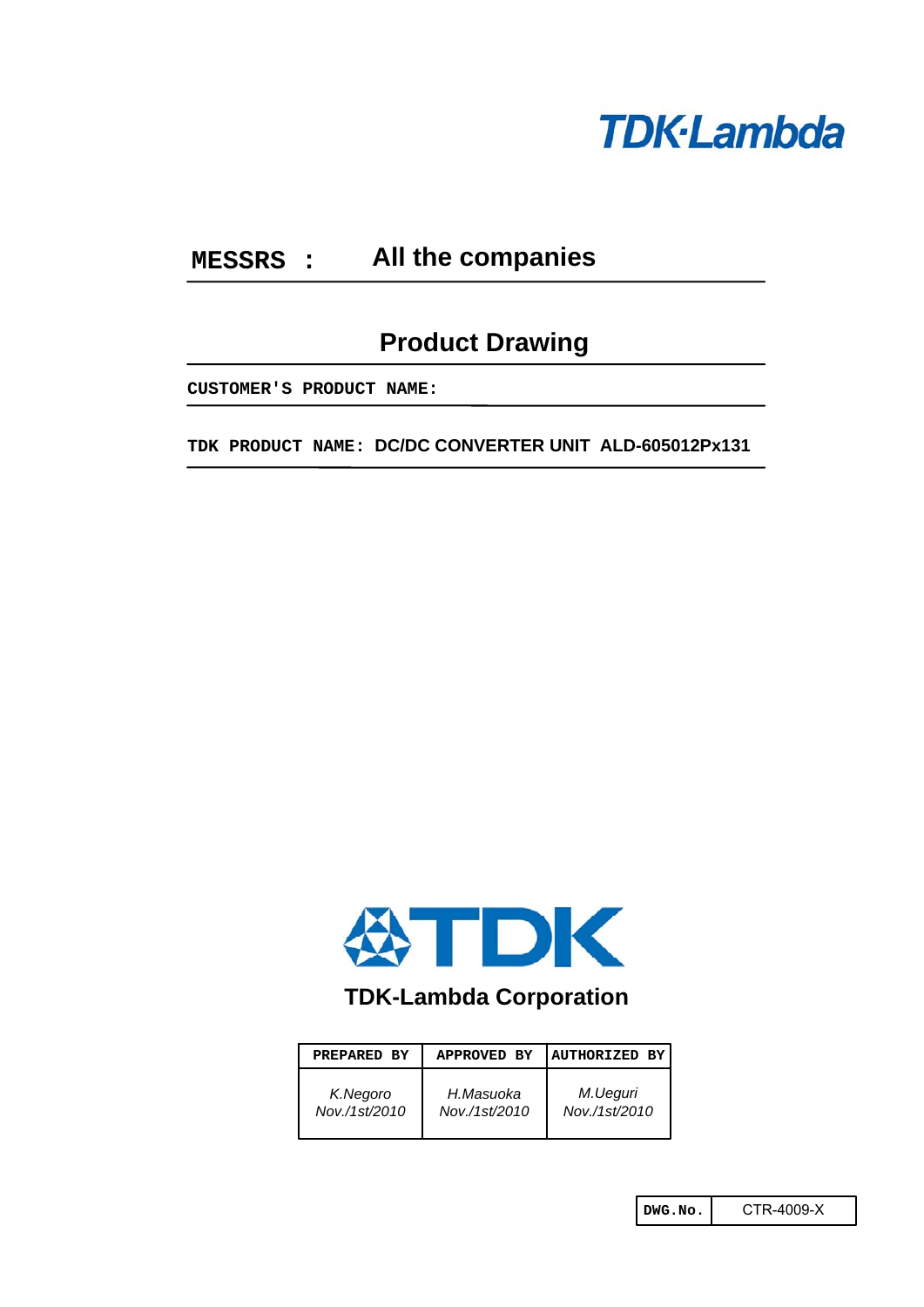

# **Precautionary Notes Regarding the Use of This Converter**

**When using this product, give due consideration to the precautionary notes described below and ensure a safe design. Inappropriate use may result in electric shock, injury or fire.**

| <b>Caution</b>                                                                                                      |
|---------------------------------------------------------------------------------------------------------------------|
| . This product is designed for the driving LED backlight system.                                                    |
| Do not use it with any other load.                                                                                  |
| • Store this product under the conditions defined in the specification document.                                    |
| • Do not store this product in an environment where dust, dirt or corrosive gas(salt, acid, base, etc.) is present. |
| • This product is designed for use with general electronic equipment.                                               |
| If it is to be used with medical equipment that directly affects human life or for the control of                   |
| transportation equipment to which passengers entrust their lives, provide thorough fail-safe measures.              |
| Avoid using this product under high temperatures or high humidity or in an environment in which                     |
| dust, dirt or any corrosive gas (salt, acid, base, etc.) is present.                                                |
| Also, be careful not to allow the formation of dew condensation. It may result in damage or electric shock.         |
| • If the product does not have a built-in protective circuit (circuit breaker, fuse, etc.),                         |
| it is recommended that a fuse be used at the input stage to prevent the generation of                               |
| smoke or fire in the event of a malfunction.                                                                        |
| Even when the product has a built-in protective circuit (circuit breaker, fuse, etc.),                              |
| the circuit may not function properly due to inappropriate operating conditions or power-supply capacity.           |
| It is recommended that an appropriate protective circuit (circuit breaker, fuse, etc.)                              |
| be provided separately from the built-in circuit.                                                                   |
| • Use the product only within the specified input voltage, output power, output voltage                             |
| and operating temperature ranges. Exceeding these values may result in damage, etc.                                 |
| • Provide a measure for the prevention of surge voltage due to lightning, etc.                                      |
| Abnormal voltage may result in damage, etc.                                                                         |
| • This product is not designed to provide resistance to radiation.                                                  |
| . Ripples could be superimposed on the voltage and the current in the input source connected to the inverter,       |
| depending on the impedance in the input source, wiring, etc.                                                        |
| When you select an input source, please check waveforms, etc on the final set.                                      |
| <b>Handling Precautions</b>                                                                                         |

- Do not apply excessive stress during installation.
- It may cause chipping and cracking,resulting in damage, etc.
- Please do not use the product, when dropping it, since there is a possibility of the parts damage.

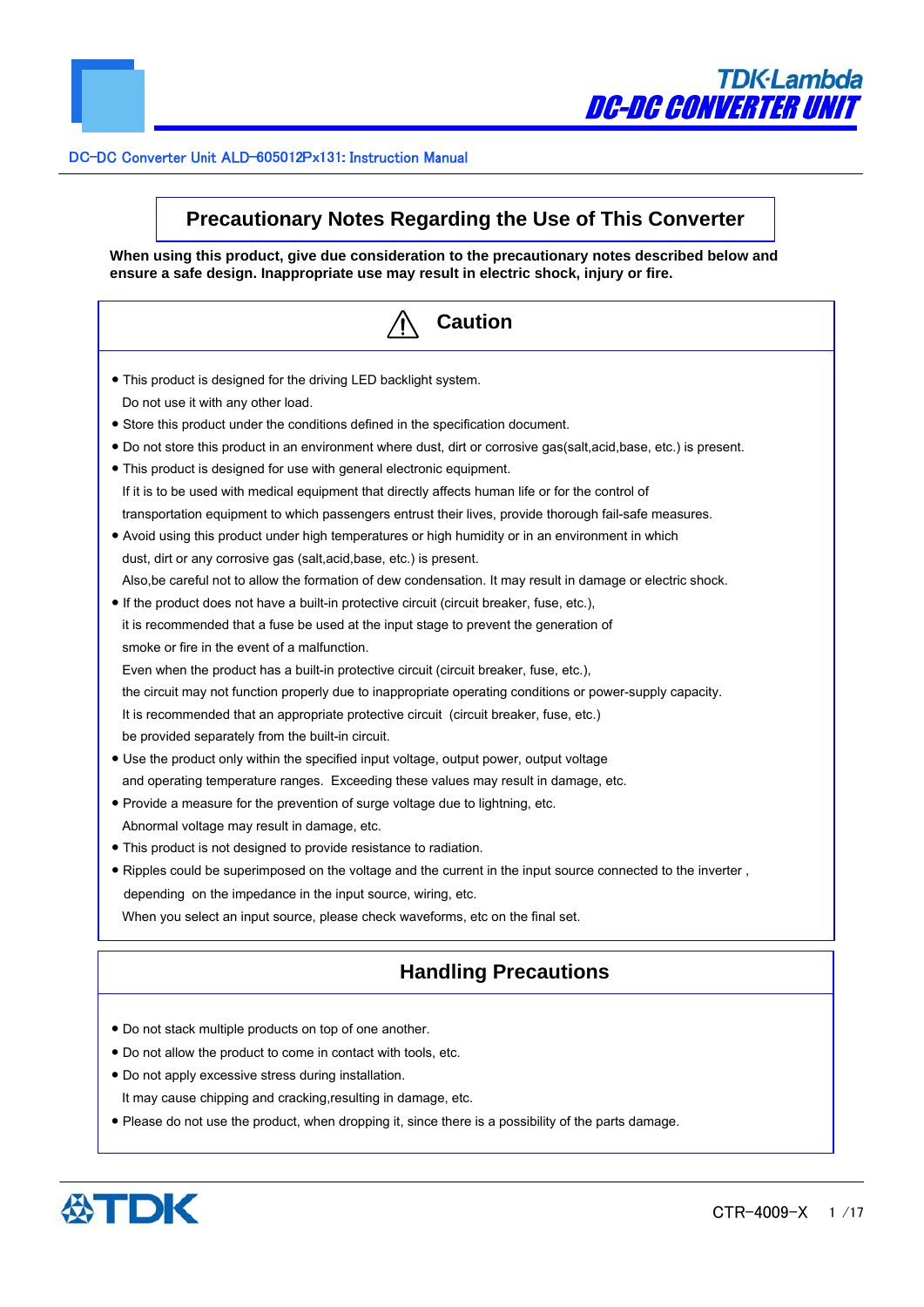



# 2. Product Summary

\*This product is DC-DC converter that is designed for LED driver.

- \*This product has PWM pulse dimming function(Apply external pulse source),Analog dimming(Add an external resistor, external DC voltage) and remote on/off function.
- \*This product has alarm function. When load open is happened, alarm output goes high around 5V.

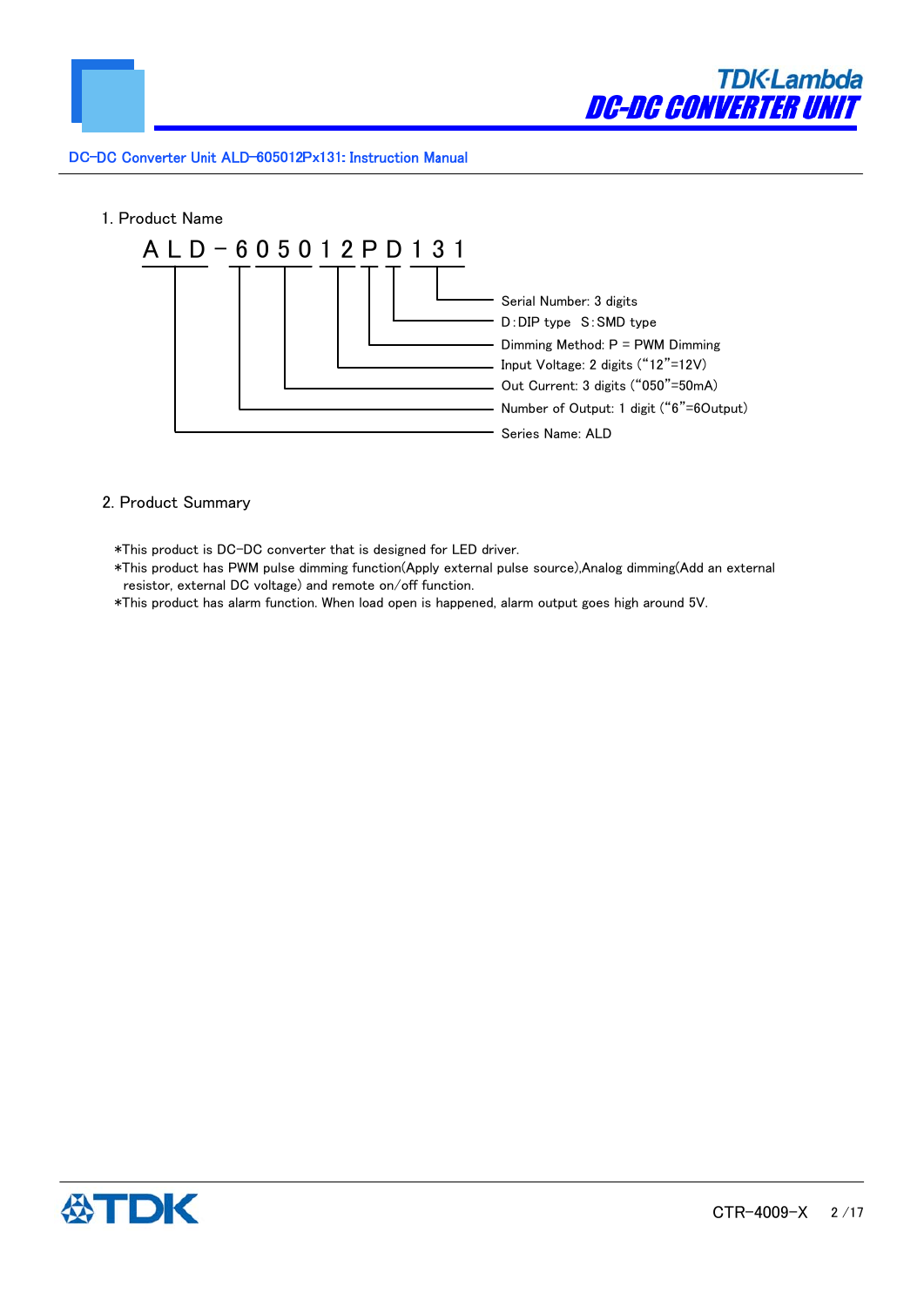

# 3.Terminal Connection

●Please be careful when connecting the input terminal. The converter may be damaged if there is a mistake in the terminal connection or polarity.

Please refer to Table3-1and Fig.3-1 which indicates the input function and connection, and Table3-2 which indicates the output function



Table 3-1. Input pin

| Pin No. | Symbol                          | Rating                                   | Remark             |
|---------|---------------------------------|------------------------------------------|--------------------|
| 1       | $Vst *1$                        | 0(V) / 5(V)                              | Alarm Output       |
| 2       | Vin                             | $10.8 - 13.2(V)$                         | Input Voltage      |
| 3       | GND                             | O(V)                                     | GND                |
| 4       | Vrmt                            | OFF : $0 - 0.4(V)$<br>$ON: 2.5 - Vin(V)$ | ON/OFF control     |
| 5       | $Rbr^{*2}$<br>Vbr <sup>*3</sup> | $1 - 10(k \Omega)$<br>$1.6 - 3.8(V)$     | Analog Dimming     |
| 6       | Vpwm <sup>*4</sup>              | $0(V)$ : Low(OFF)<br>$3.3(V)$ : Hi(ON)   | <b>PWM Dimming</b> |

\*1 Normal : 0V / Abnormal : 5V

\*2 Rbr=10kΩ:MAX. Brightness , Rbr=1kΩ:MIN. Brightness

\*3 Vbr=3.8V:MAX. Brightness , Vbr=1.6V:MIN. Brightness

\*4 Vpwm=100%:MAX. Brightness , Vpwm=1%:MIN. Brightness



| CTR-4009-X |  | 3/17 |  |  |
|------------|--|------|--|--|
|------------|--|------|--|--|

|  | Table 3-2. Output pin |  |
|--|-----------------------|--|
|  |                       |  |

| Pin No. | Symbol | Note                         |
|---------|--------|------------------------------|
| 7       | $-CH1$ | $line 1 - cathode side$      |
| 8       | $-CH2$ | line2 - cathode side         |
| 9       | $-CH3$ | $line 3$ - cathode side      |
| 10      | Vo     | line $1 \sim 6$ – anode side |
| 11      | $-CH4$ | $line 4 - cathode side$      |
| 12      | $-CH5$ | $line 5 - cathode side$      |
| 13      | $-CH6$ | $line 6$ - cathode side      |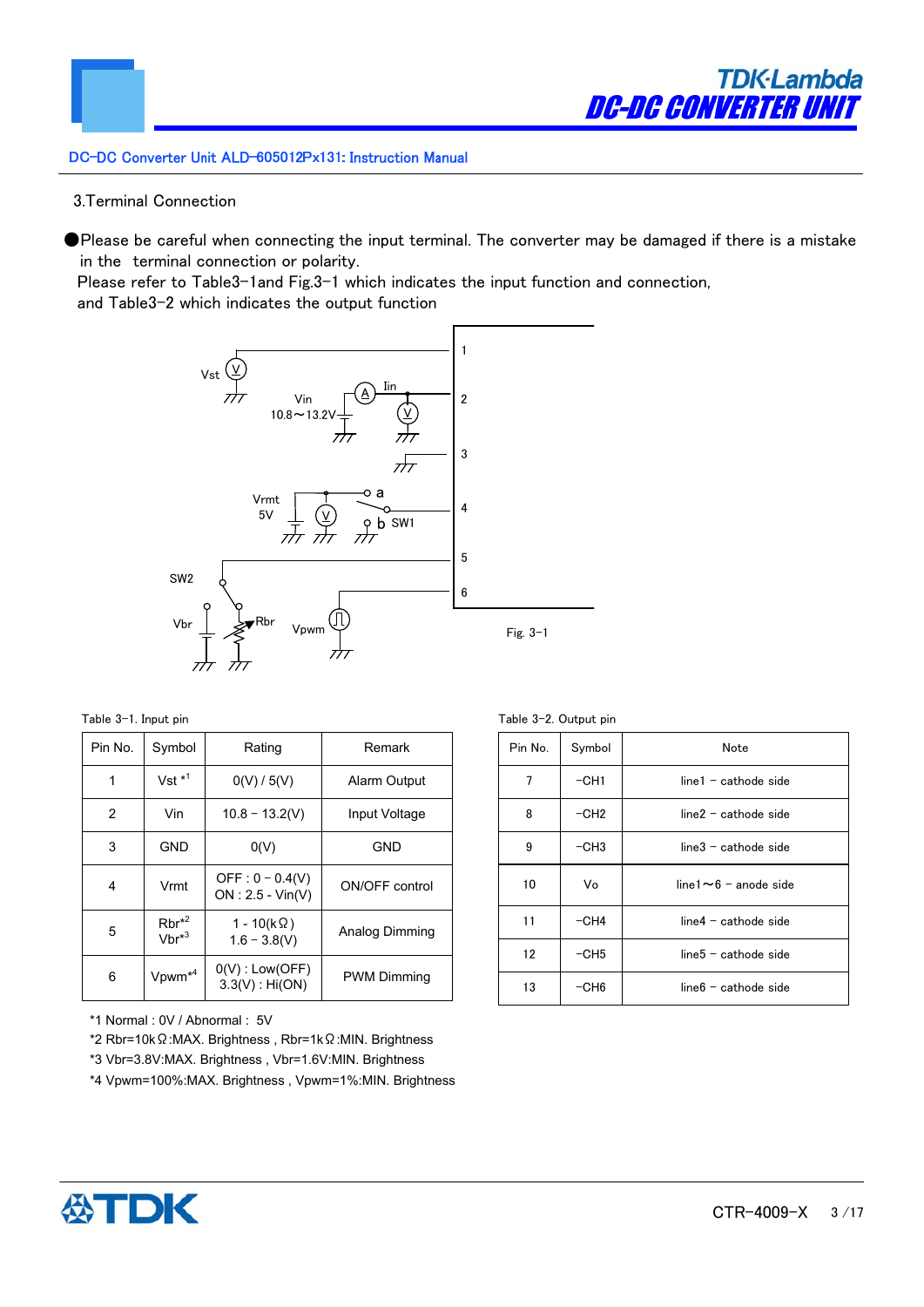

# 4.Terminal Function

●Vst pin:Alarm output

\*Vst terminal is alarm output terminal. Vst outputs around 0V at steady state, around 5V at open LED condition. If you use the alarm output signal of the DC-DC converter, we recommend high input impedance device like a operation amplifier or a comparator input.

If you use the Vst terminal(Alarm output) for emitting a signal, please take Vst terminal output impedance into consideration.



# ●Vrmt pin :ON/OFF control

If you don't use On/OFF control , please connect Vrmt pin to Vin pin.

|      | Min(V) | Max.(V) | Output states |
|------|--------|---------|---------------|
|      | 0      | 0.4     | <b>OFF</b>    |
| Vrmt | Open   |         | <b>OFF</b>    |
|      | 2.5    | Vin     | <b>ON</b>     |



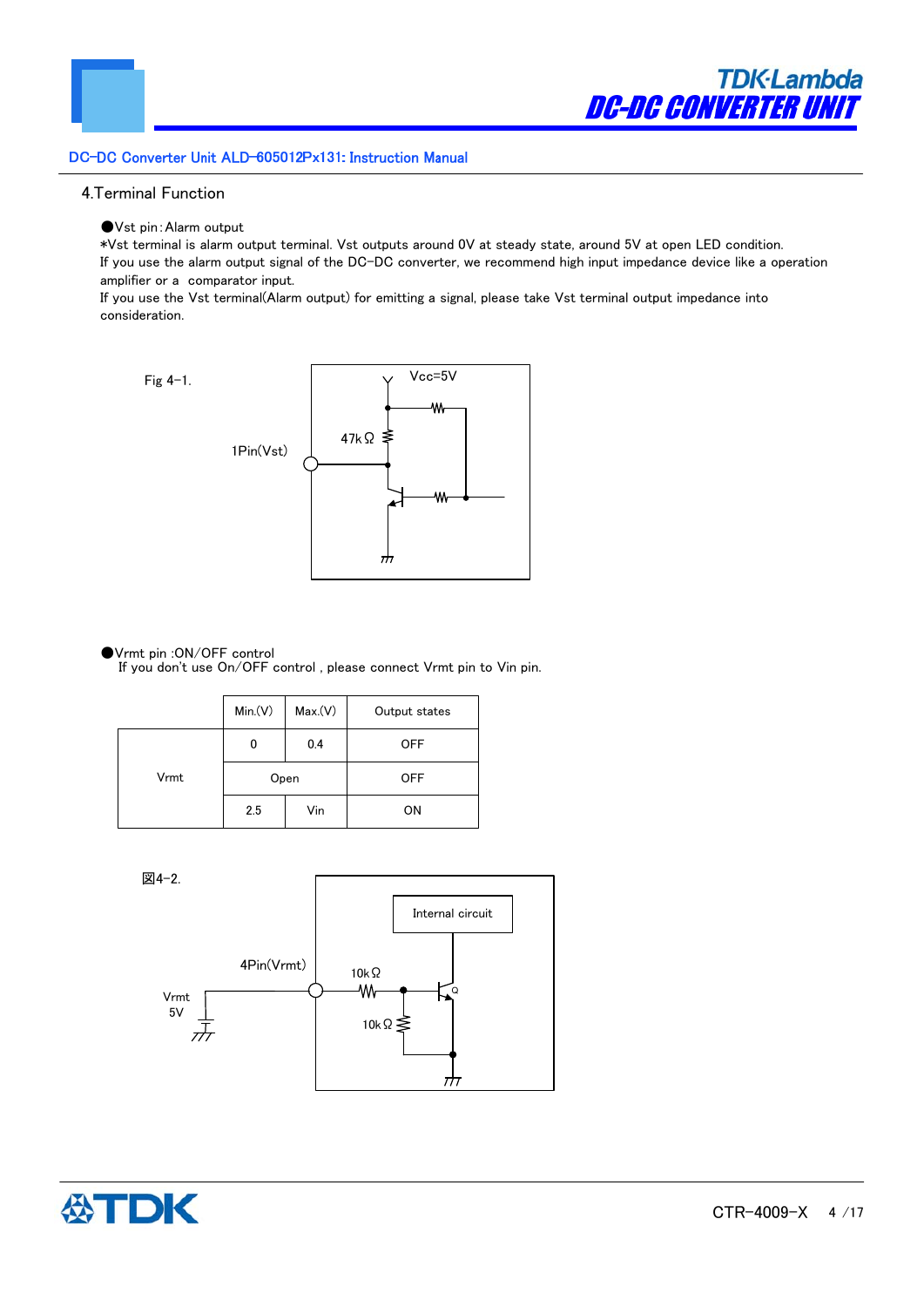

# ●Rbr pin / Vbr pin : Analog dimming

|         | Io=20mA/string | Io=50mA/string |                    |
|---------|----------------|----------------|--------------------|
| Use Rbr | 1kΩ            | 10kΩ           |                    |
| Use Vbr | 1.6V           | 3.8V           | Rbr is above 0.1W. |



Don't connect more than Rbr=10kΩ, and don't input more than Vbr=3.8V. Don't use this pin open. If Rbr/Vbr pin open , LED currents are about 60mA/string.

#### ●Vpwm pin : PWM dimming

|      | brightness brightness | Maximum   Minimum |
|------|-----------------------|-------------------|
| Vpwm | 1%                    | 100%              |

Fig 4-4



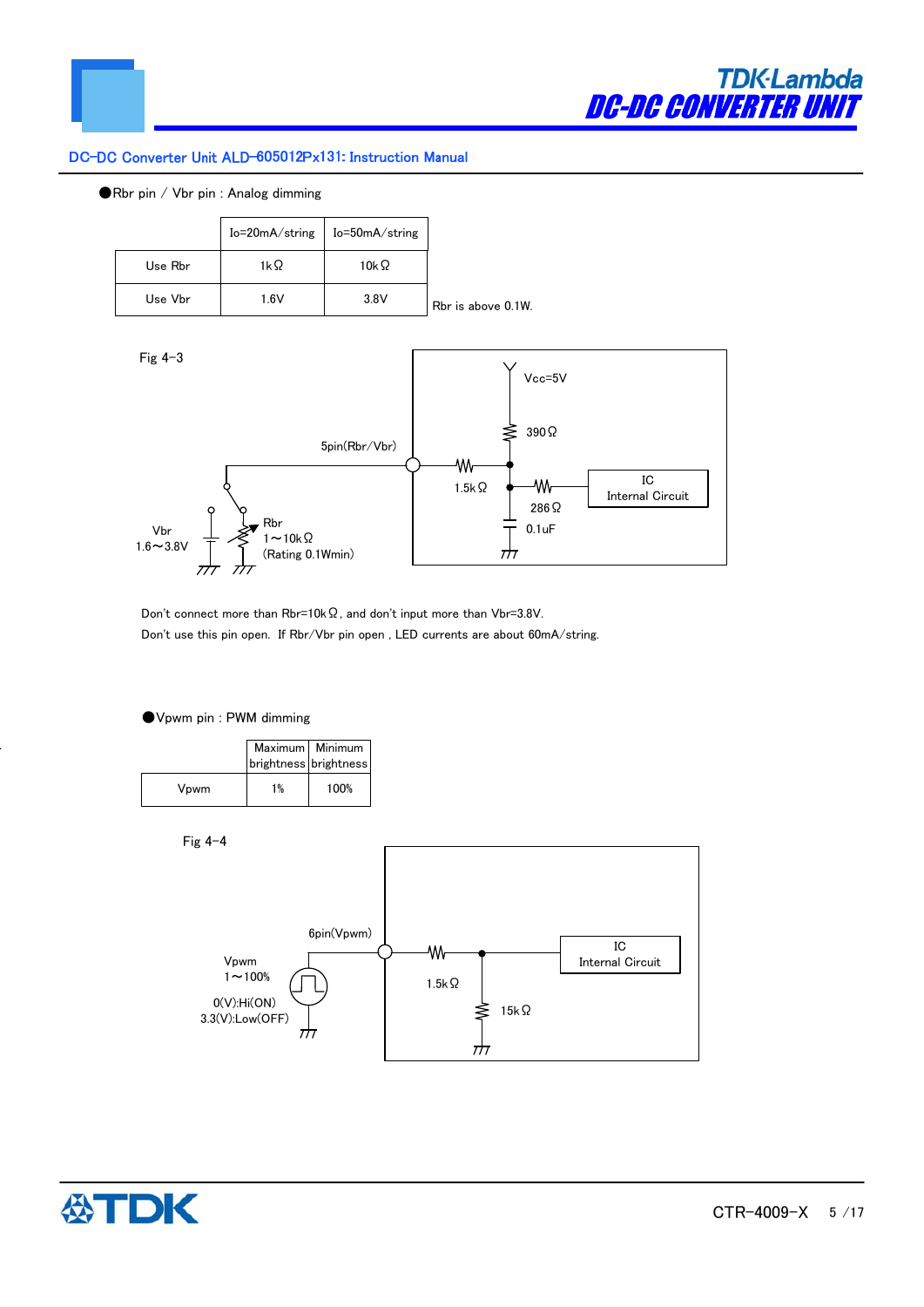

## 5.Noise Reduction

● Converter noise generation summary

- (1) Ripple noise between input terminals
- (2) Switching noise by main switch
- (3) Induction noise by inductor leakage flux

#### 5-1. Ripple Noise between Input Terminals

The Input terminal of this product is shown the following circuit Figures. 5-1.





 $\pi$ -type low pass filter is available by attaching an external capacitor to the input terminal. This filter is effective against ripple voltage and current at the input terminal. And this filter is not susceptible to ESR and capacitance because an inductor is on the input line.

 There is no built-in fuse in this converter. Please select an external fuse on Customers condition.



\*When a fuse breaks, the Alarm Signal does not operate.

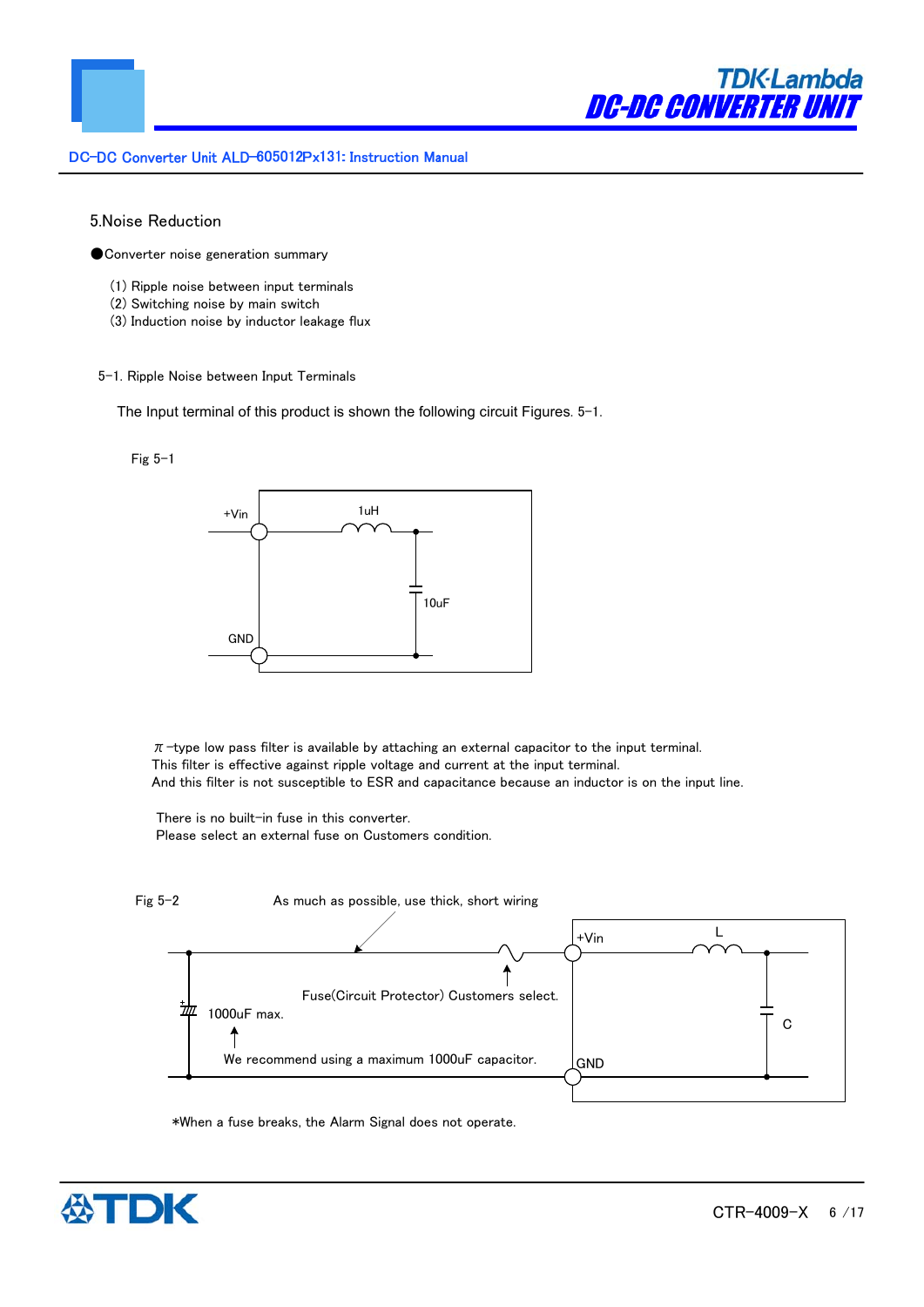

5-2. Switching Noise by Main Switch

This product adopts the boost up chopper topology. The switching frequency is about 450kHz.

Noise may appear at basic frequency and odd number times of frequency. Please confirm that the final set is not affected by this noise.

If the conduction noise level becomes a problem, please insert the low-pass filter, the normal mode filter, and the common mode filter of the multistage configuration in the input side according to the kind of the noise, and please use the clamping filter for the I/O cable to decrease the line noise in the power supply, as shown in Figure 5-3.

If the radiation noise level becomes a problem, please shield or separate the distance from electrical loop with main MOSFET, diode, and capacitor.



Please measure the noise as follows,

- 1. Remove the clip from the probe head. In order to minimize the loop of signal- GND. However, there is a possibility that the noise gets on according to the measuring method.
- 2. Measure it with the following cables,

 JEITA(Japan Electronics and Information Technology Industries Association), RC9141, 7.13 Fig.C http://www.jeita.or.jp/english/

We use the measuring method of 2.

#### 5-3. Induction Noise by Inductor Leakage Flux

In this product, the choke inductor is the component that generates leakage flux.

The inductor may affect the high impedance line of near field because of the huge leakage flux.

Please be careful do not place signal path near field of inductor.

And if you shield leakage flux by high permeability material at close range of inductor top, eddy current losses by leakage flux occurs. As a result, it reduces circuit efficiency and causes unexpected heat up.

Please be sure to keep enough space between shield materials and the inductor.

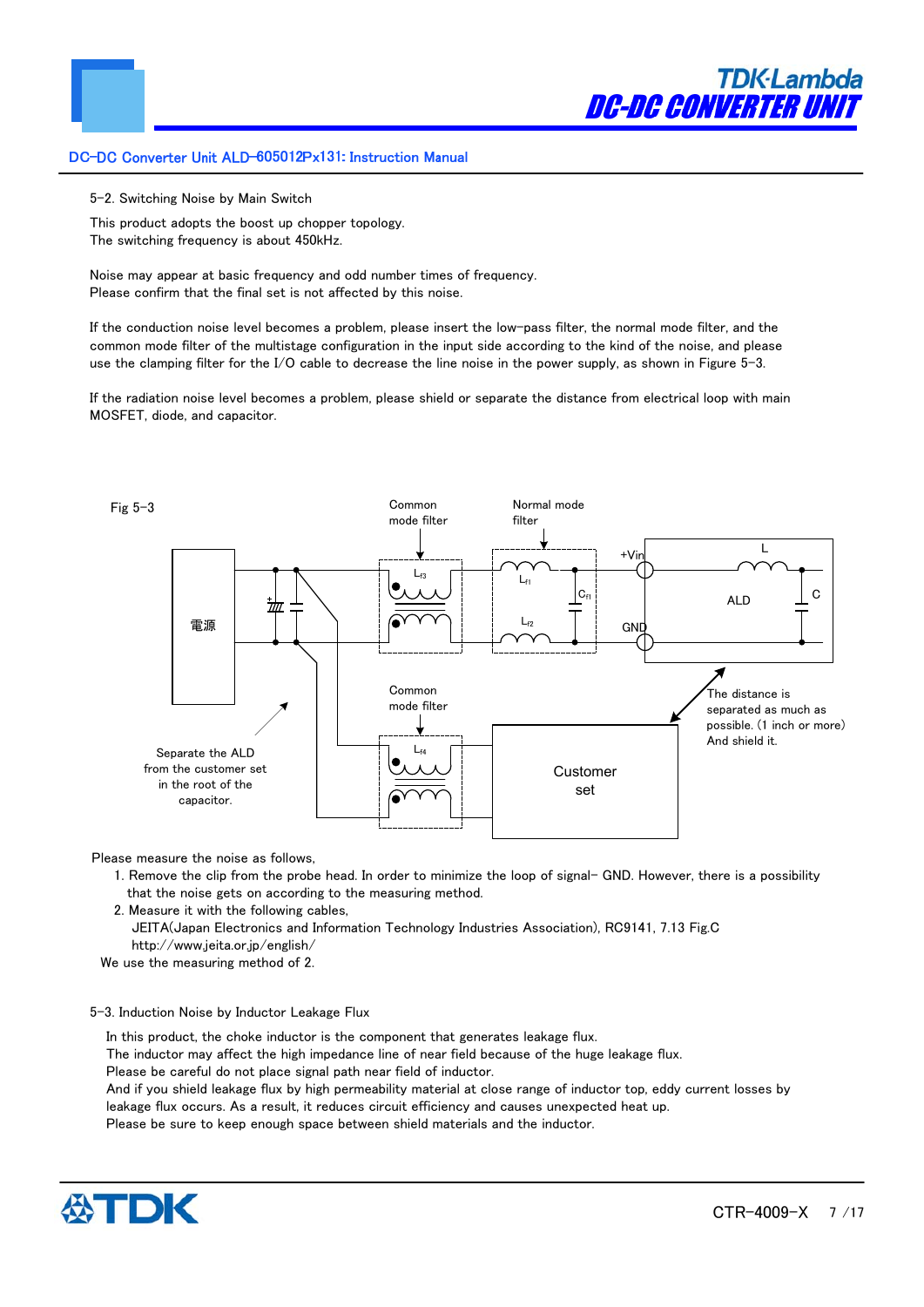

## 6 Protection Function

\*This product is equipped with the following protection circuits:

- (1) Open LED protection circuit (Alarm output)
- (2) Over Voltage protection circuit(Alarm output)
- (3) Over Current protection

6-1.Open LED protection circuit

If one of the LED strings is open, the opened string stop working ,and the other strings work normally. The alarm output is Hi(around 5V) when any string is in an open condition.

# 6-2.Over Voltage protection circuit

When over voltage protection circuit operates, the converter continues operation minimum duty cycle. In this time, output voltage is about 15V. The alarm output is Hi(around 5V).

6-3.Over Current protection circuit.

When over current protection circuit operates, output current decrease. If over current goes off, the unit operates normally.

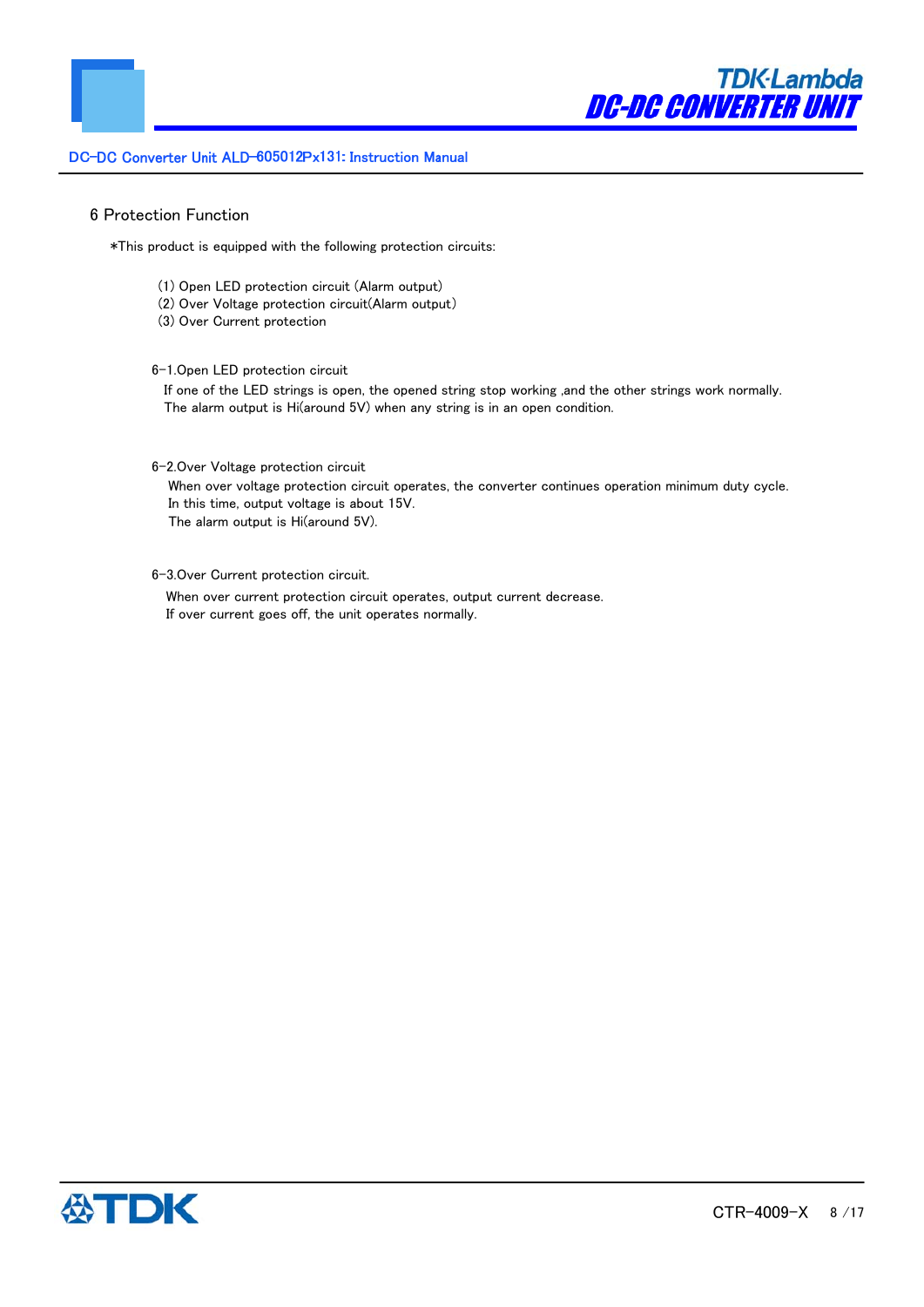#### 7. Alarm Output Function

\*The unit has an alarm output function. The Alarm output is 0~1V at normal condition and around 5V at abnormal condition. Please confirm the following precautions :

- 7-1. Recommended Power On/Off Sequence
	- \*Turn On Sequence
	- 1) apply input voltage
	- 2) apply Vpwm and Vbr voltage (recommend low impedance output like operation amplifier output etc.)
	- 3) apply remote on/off voltage (recommend High signal at open collector with pull-up or logic output) \*Please provide mask for the alarm signal at turn on when you control external product by monitoring alarm output. (Please refer to Fig.7-1:recommended sequence)
	- \*Turn Off Sequence

1) turn off remote on/off voltage(recommend Low signal at open collector or logic output)

2) turn off Vpwm and Vbr voltage (recommend low impedance output like operation amplifier output etc.) 3) turn off input voltage

 \*Please provide mask for the alarm signal at turn off when you control external product by monitoring alarm output. (Please refer to Fig.7-1:recommended sequence)

7-2. Turn on input voltage and remote on/off voltage simultaneously

\*Turn On Sequence

When input voltage is lower than working voltage of IC, the alarm signal may activate.

When the rise time of input voltage is long, the alarm signal may activate.

\*Please provide mask for the alarm signal at turn on when you control external product by monitoring alarm output. (Please refer to Fig.7-1:recommended sequence)

#### \*Turn Off Sequence

When input voltage is lower than working voltage of IC, alarm signal may activate.

When the fall time of input voltage is long, the alarm signal may activate.

\*Please provide mask for the alarm signal at turn off when you control external product by monitoring alarm output. (Please refer to Fig.7-1:recommended sequence)

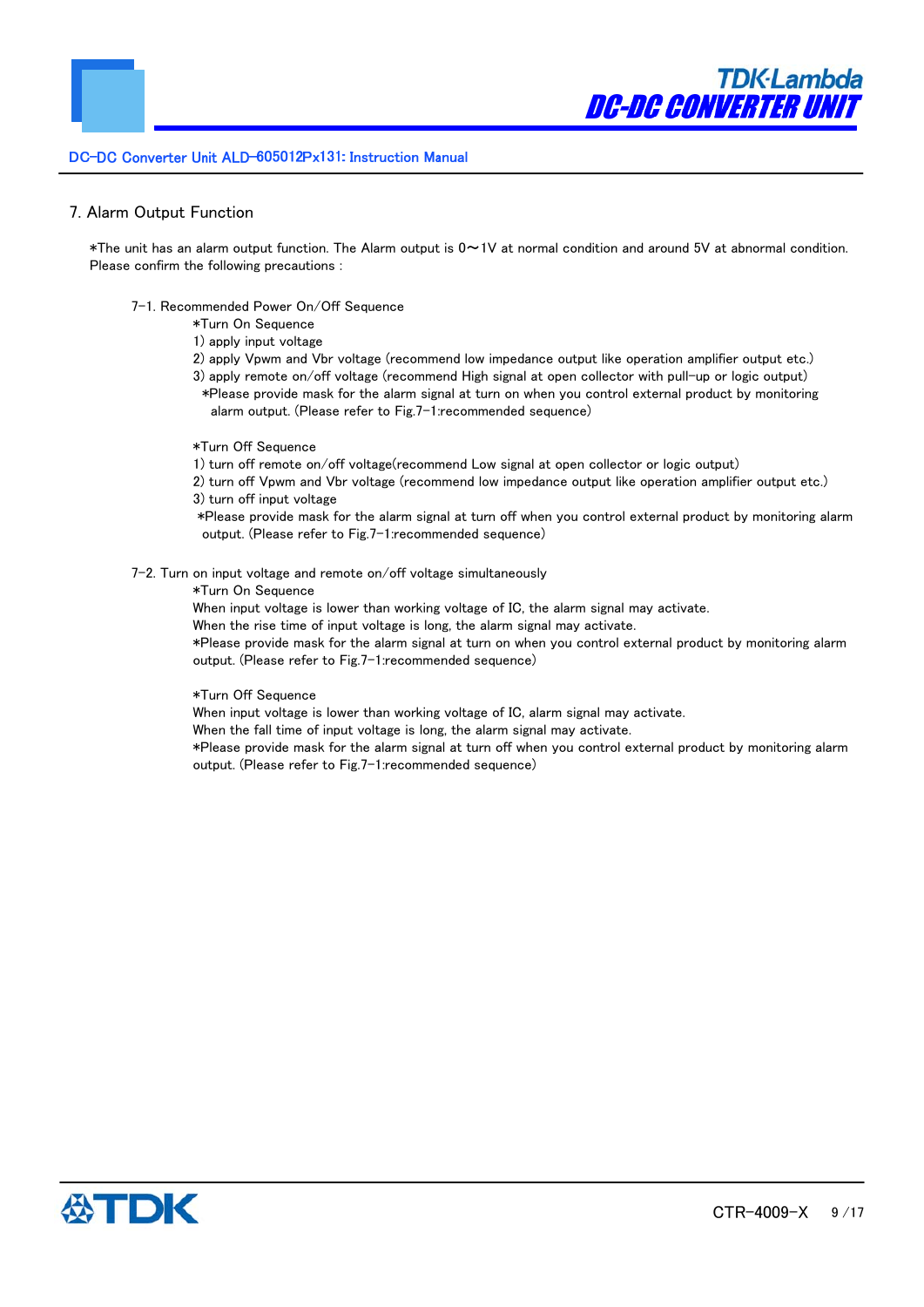

# Fig7-1.Recommended Power On/Off Sequence



- Vin(ON) min. : minimum of recommended working input voltage
- Vrmt(ON) min. : minimum Vrmt on voltage
- Vrmt(OFF) max. : maximum Vrmt off voltage

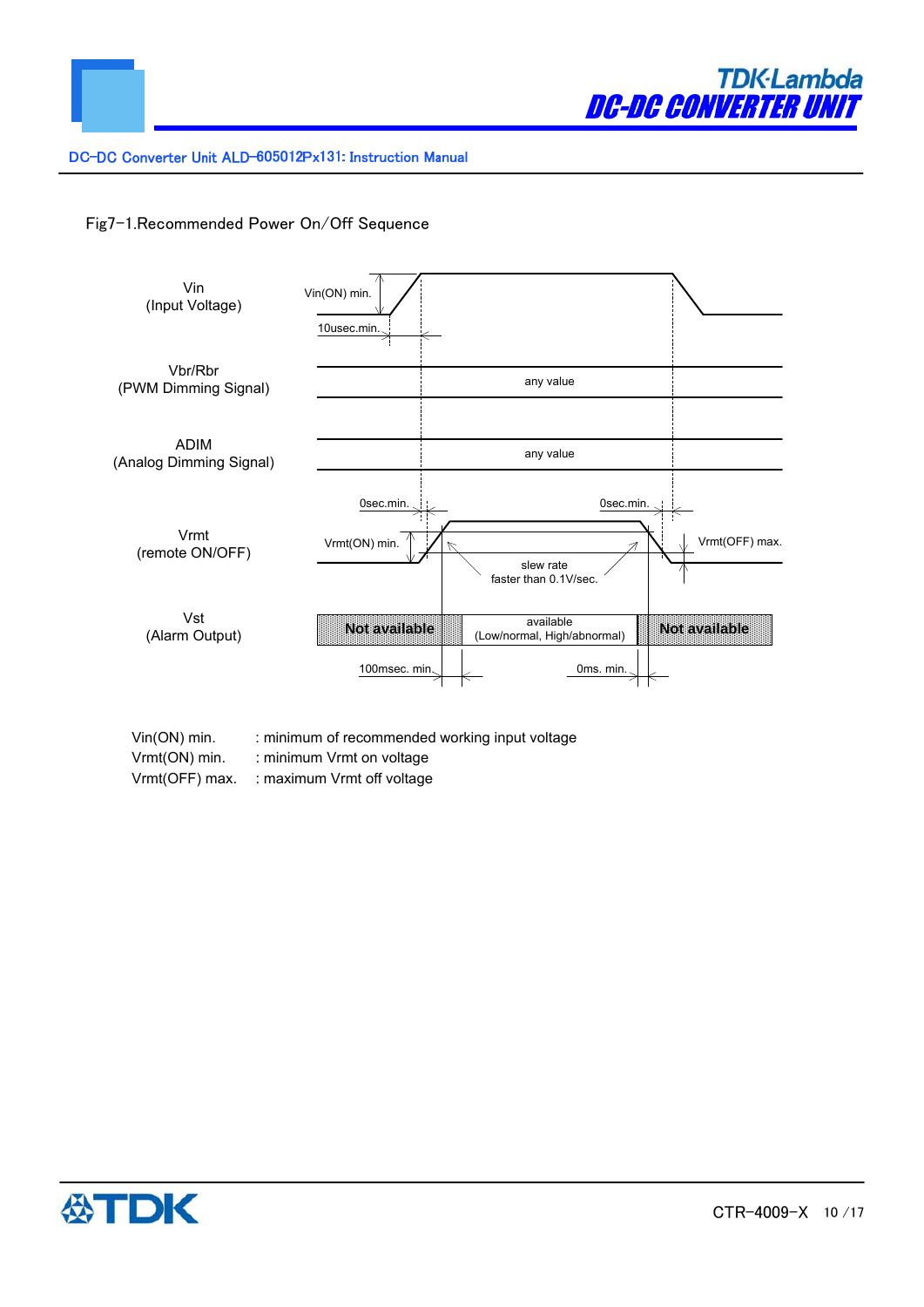

# 8 Soldering Temperature

# 【DIP Type】

Solder DIP 260℃max 10sec max. Solder IRON 380℃max 3sec max. (1time/PIN)

# 【SMD Type】

 Lead free solder / high temperature reflow process conditions are shown in below figure. The number of reflow is 1 time.



| А            | $1.0 \sim 3.0^{\circ}$ C/sec                                                |
|--------------|-----------------------------------------------------------------------------|
| $\mathsf{A}$ | $Tv1:150 \pm 10^{\circ}C$<br>$Ty2:170 \pm 10^{\circ}C$<br>Ty1~Ty2:20~100sec |
| в            | $1.0 \sim 4.0^{\circ}$ C/sec                                                |
| в'           | $TP:MAX$ 245 $°C$<br>$225^{\circ}$ CMIN: $20 \sim 40$ sec                   |
| C            | $-1.0 \sim -5.0^{\circ}$ C/sec                                              |

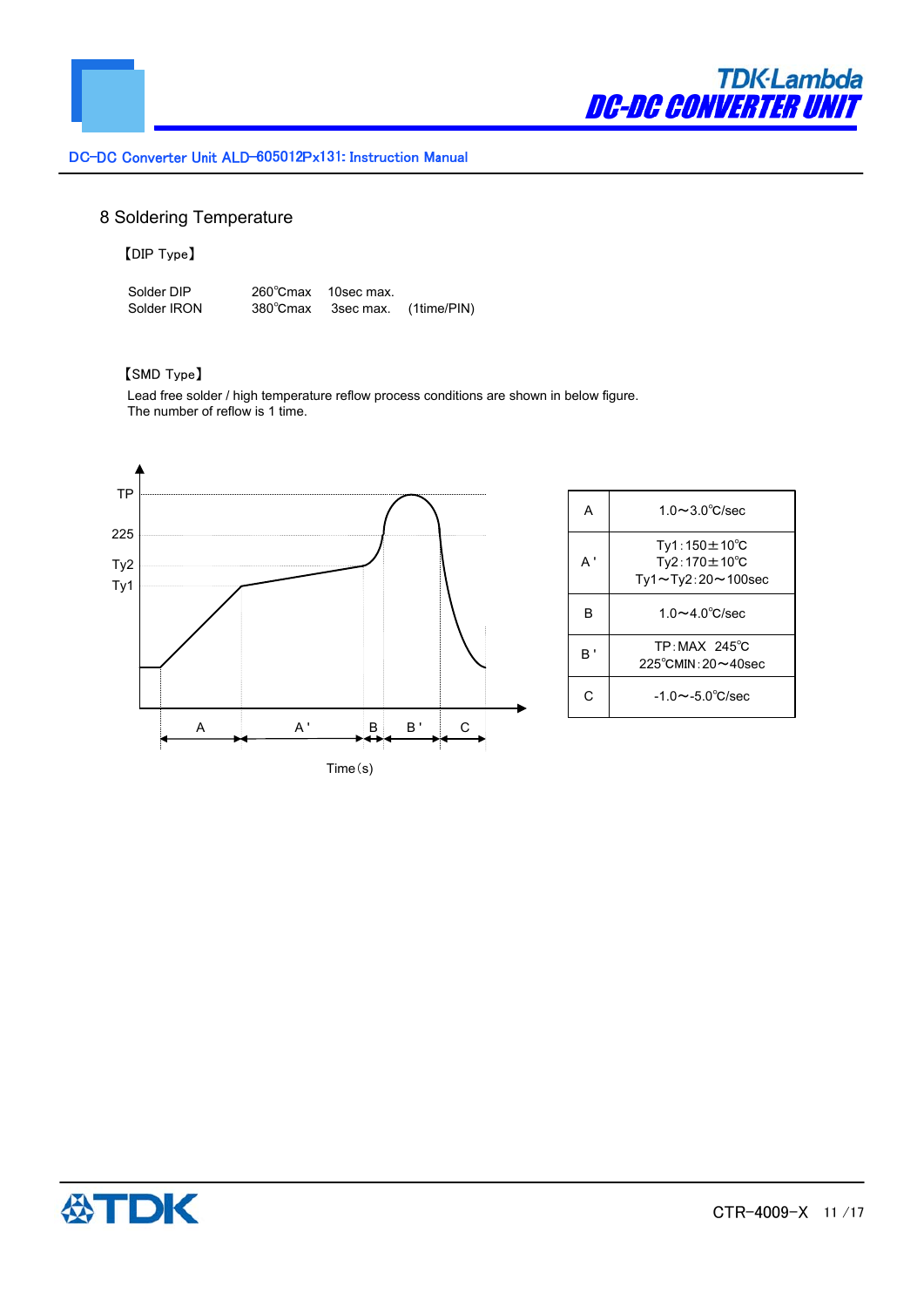

# 9.Other Caution Instructions

Please avoid to control dimming by Vrmt terminal. When you want to use dimming, please use Vpwm or Rbr(Vbr) terminal. When you handle the unit, please be careful to keep unit's components from coming in contact with anything. This unit does not allow hot plugging. When the unit is operating do not plug in or plug out the connector.

#### 10. Flicker Considerations

In PWM or Analog Dimming operation, please confirm the LCD panel operation before use. Flickering may occur due to ripple noise is on Dimming pin( Vpwm / Vbr / Rbr ).

#### 11. Dimming Noise Considerations

In PWM Dimming operation, please confirm whether to hear the noise before use. Noise may occur according to the state of the substrate installation when the PWM Dimming pin(Vpwm) is used.

# 12.Mounting Instruction

Please wire GND pattern under unit as far as possible . If signal pttern is wired under unit,it may occur false operation.

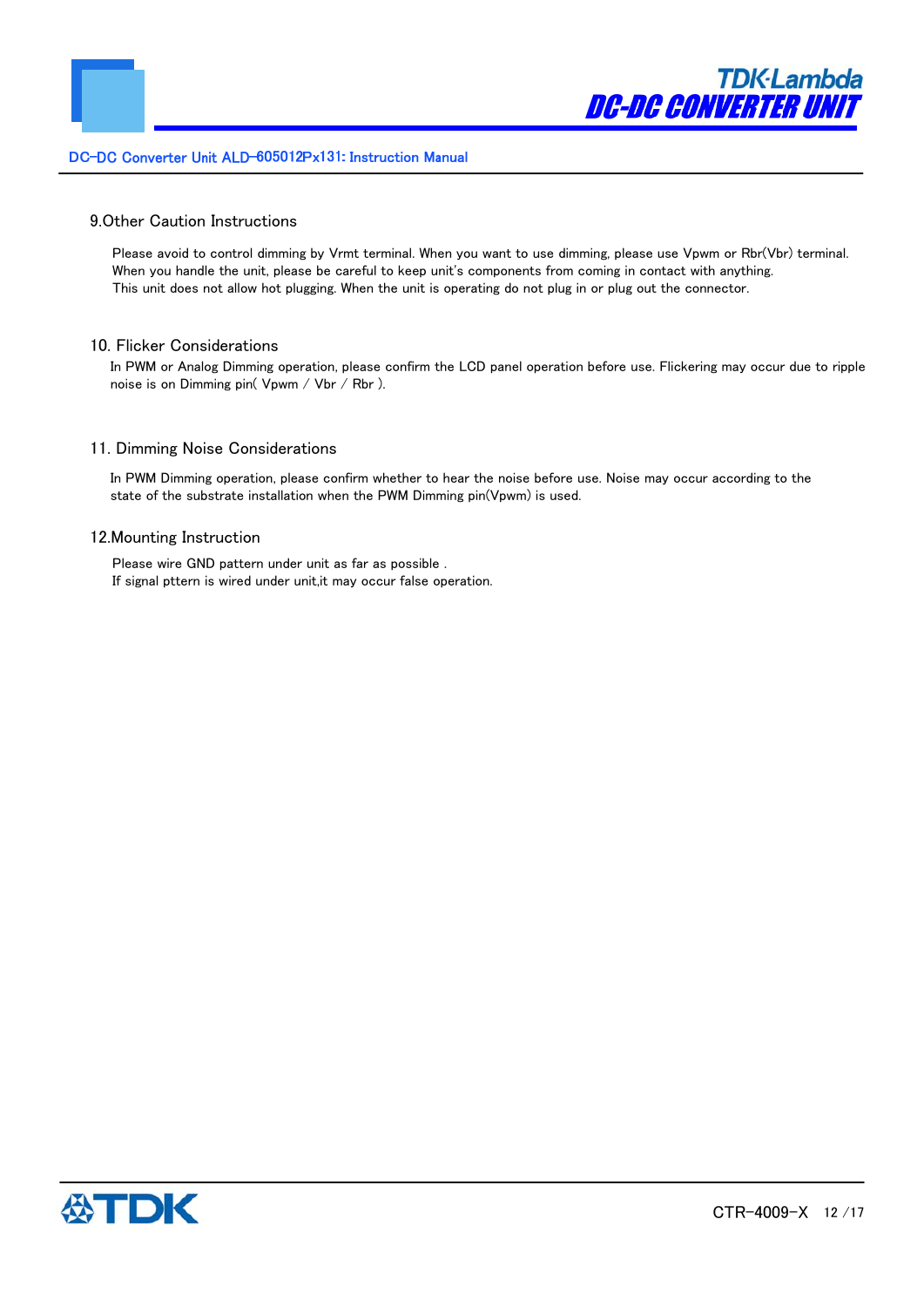

# 13.Reference diagram of connecting LED



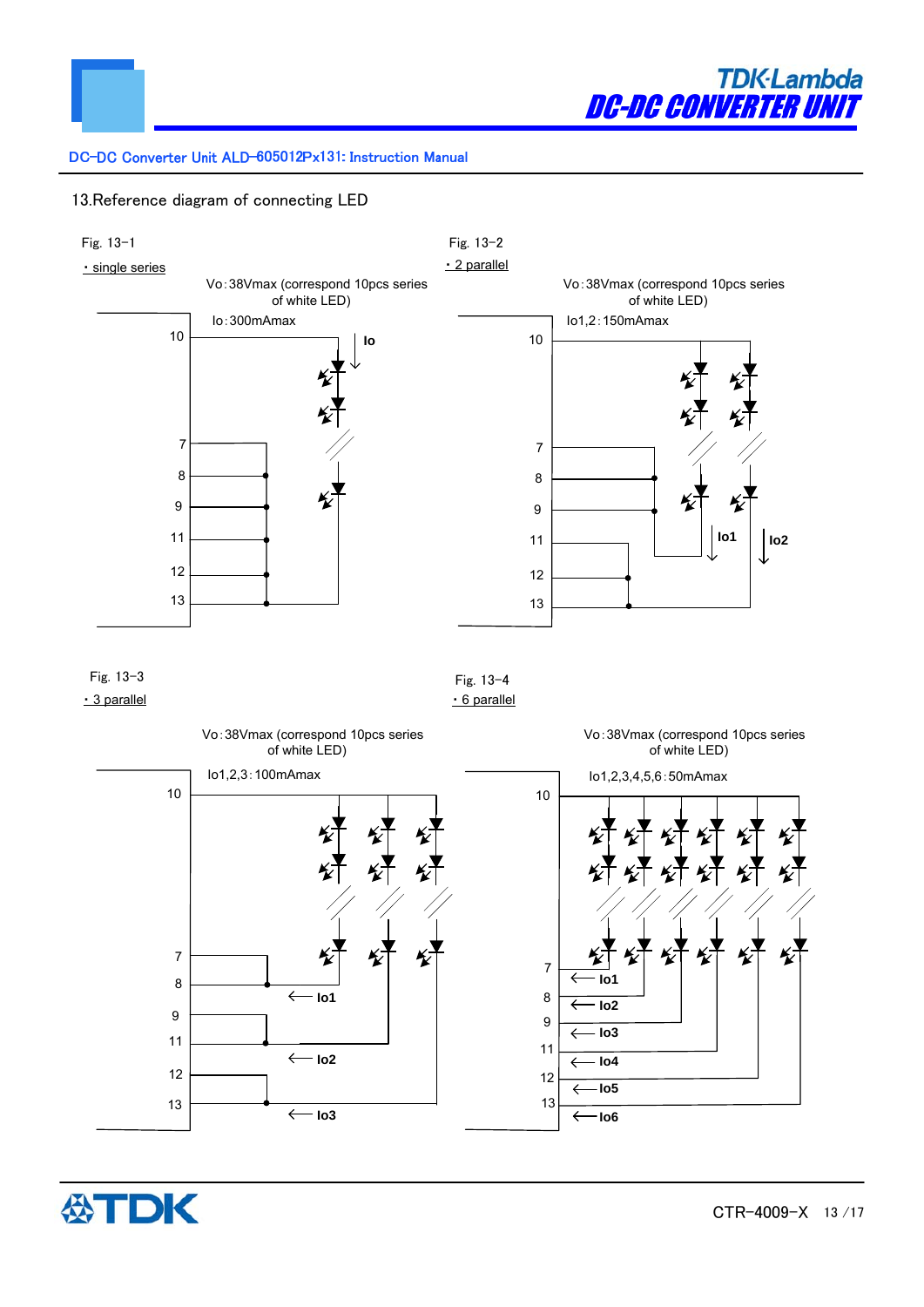

#### **<Reference date>**

# 14 Electrical date

These date(page.15 $\sim$ 17) are measured in following measurement circuit (single series).



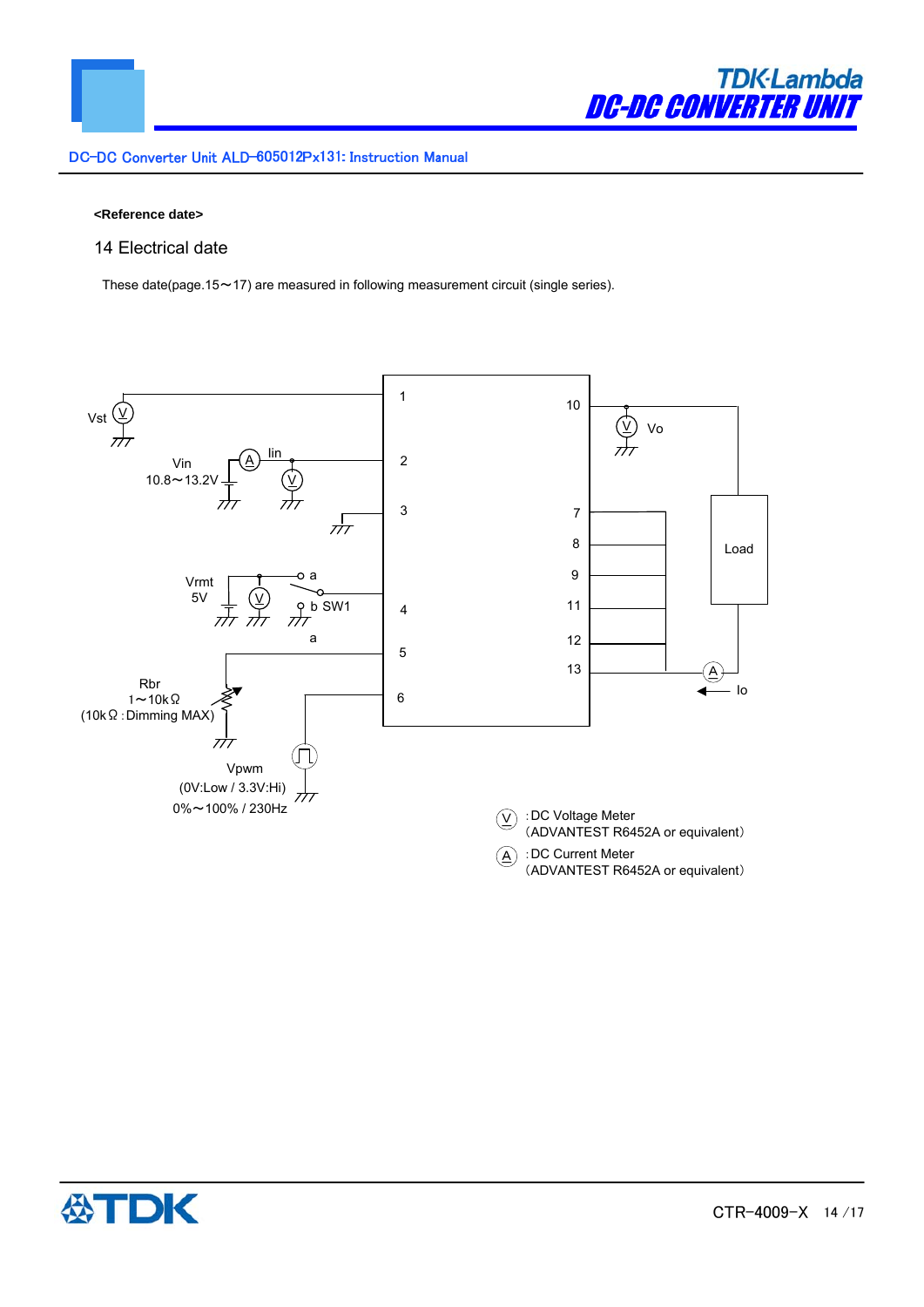



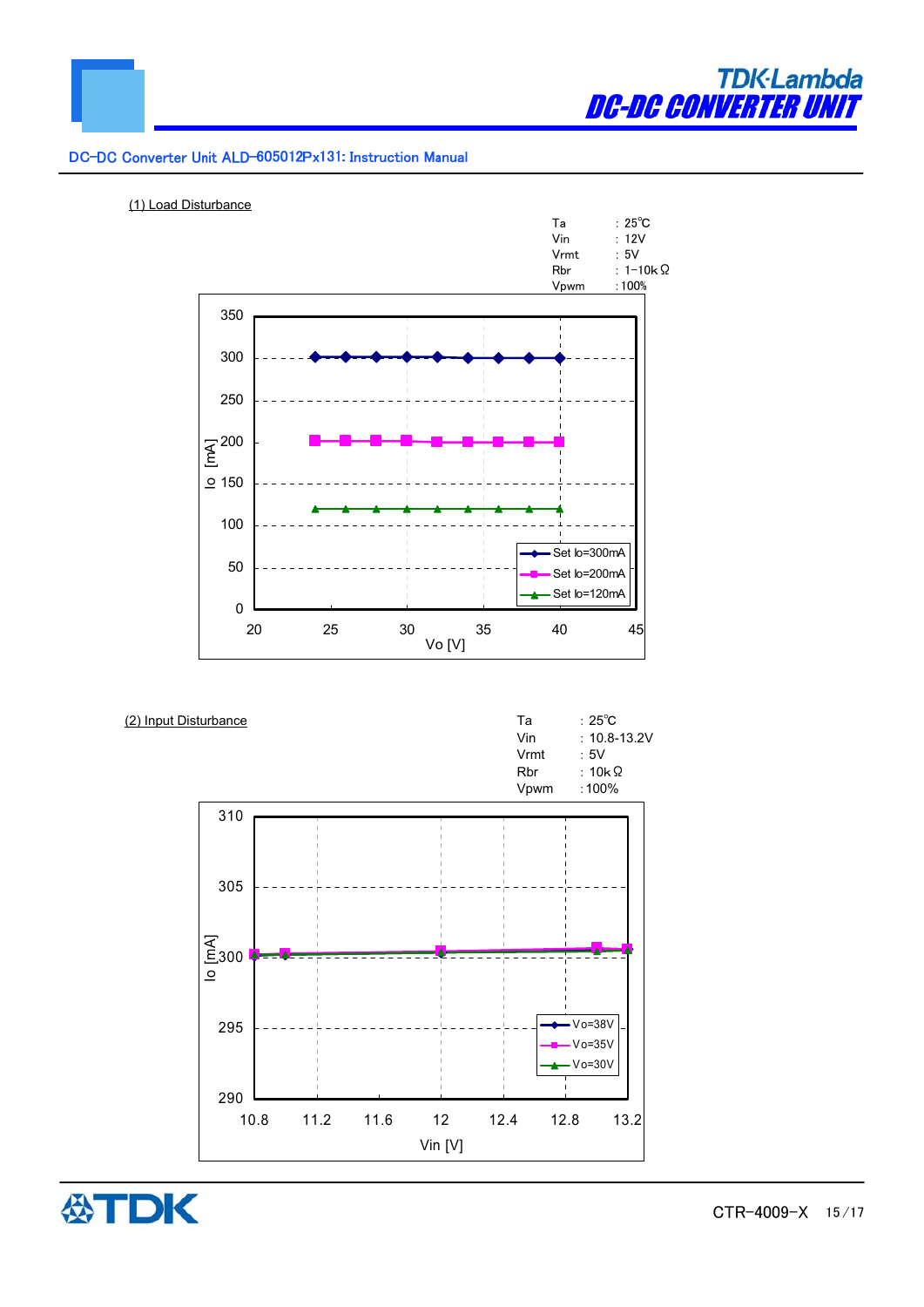